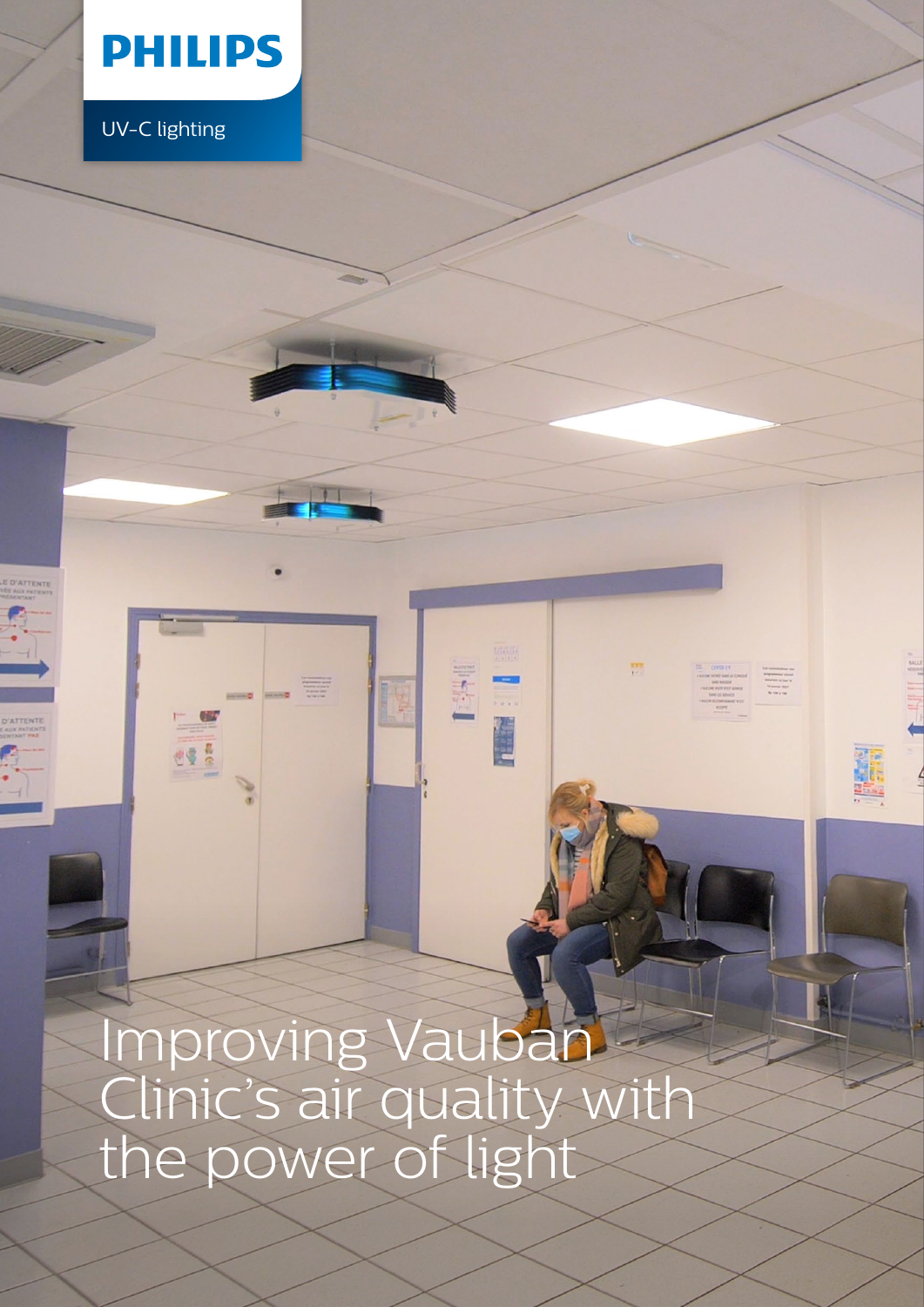Case study

**VAUBAN** 

**CLINIC UV-C disinfection solutions**

### **Customer challenge**

Vauban Clinic is located near Paris in an area that has an active and intense cluster of COVID-19. Among the patients that come to the clinic are some who are suspected of having COVID-19. Protecting patients and staff is a major issue, which is why the clinic wanted to install UV-C disinfection luminaires in the rooms where patients are received.

> Our Philips UV-C disinfection upper air wall mount luminaires inactivated 99.99% of SARS-COV-2, the virus responsible for the COVID-19 disease, in the air of a room within 10 minutes. At 20 minutes, the virus was below detectable levels.<sup>1</sup>

### **The right air disinfection solution**

Philips UV-C disinfection upper air luminaires are a very efficient way to prevent airborne contaminations. Their operating principle is extremely simple; they continuously emit powerful UV-C rays in the upper part of the room, disinfecting the entire volume of air present in a matter of minutes using natural air convection.

UV-C radiation is a known disinfectant for air, surfaces, objects and water that can help mitigate the risk of acquiring an infection and has been used extensively for more than 40 years.<sup>2</sup>



Vauban Clinic has chosen a safe and proven solution with Philips UV-C luminaires to reduce the spread of all infectious and airborne diseases such as COVID-19. After a successful initial set-up in the waiting room for unscheduled consultations, we have chosen to equip all our consultation rooms to protect the patients who come to see us and the staff who work there.**" "**

Nathalie Requier - Managing director clinique Vauban

## **Deactivates tested pathogens**

UV-C light has been proven to effectively deactivate tested pathogens.<sup>3</sup>



### **A proven solution**

### **Fast and effective**

In laboratory tests, our UV-C light sources inactivated 99% of SARS-CoV-2 virus on a surface with an exposure time of 6 seconds.4

### **Optimized for low ceilings**

Philips UV-C disinfection upper air luminaires were installed in the waiting rooms and consultation rooms.

# Philips UV-C disinfection upper air luminaires



1. According to results obtained from a laboratory test conducted by Innovative Bioanalysis, a CAP, CLIA, AABB Certified Safety Reference Laboratory, in a room with sufficient air circulation.

- 2. EPA Report, "Building Retrofits for Increased Protection Against Airborne Chemical and Biological Releases" Pg. 56
- 3. Fluence (UV Dose) Required to Achieve Incremental Log Inactivation of Bacteria, Protozoa, Viruses and Algae Revised, updated and expanded by Adel Haji Malayeri, Madjid Mohseni, Bill Cairns and James R. Bolton. With earlier contributions by Gabriel Chevrefils (2006) and Eric Caron (2006) With peer review by Benoit Barbeau, Harold Wright (1999) and Karl G. Linden
- 4. Data made available to us by the National Emerging Infectious Diseases Laboratories (NEIDL) at Boston University, which has been collected from a laboratory experiment conducted by Dr. Anthony Griffiths (Associate Professor of Microbiology at Boston University School of Medicine) and his team at the premises of the NEIDL (such data will be the subject of a forthcoming scientific publication by Boston University), shows that Signify's UV-C light sources irradiating the surface of a material inoculated with SARS-CoV-2 (the virus that causes the COVID-19 disease) at a UV-C dose of 5mJ/cm2 (exposure time 6 seconds) resulted in a 99% reduction of the SARS-CoV-2 virus present on that surface. This study determined that a UV-C dose of 22mJ/cm2 results in a reduction of 99.9999% of SARS-CoV-2 virus on that surface (exposure time 25 seconds). Research variables are available upon request.

UV-C plays a valuable part in your protection strategy during increased sensitivity to infectious diseases, including airborne diseases. Signify systematically and regularly checks that this installation conforms with all the standards currently in force.